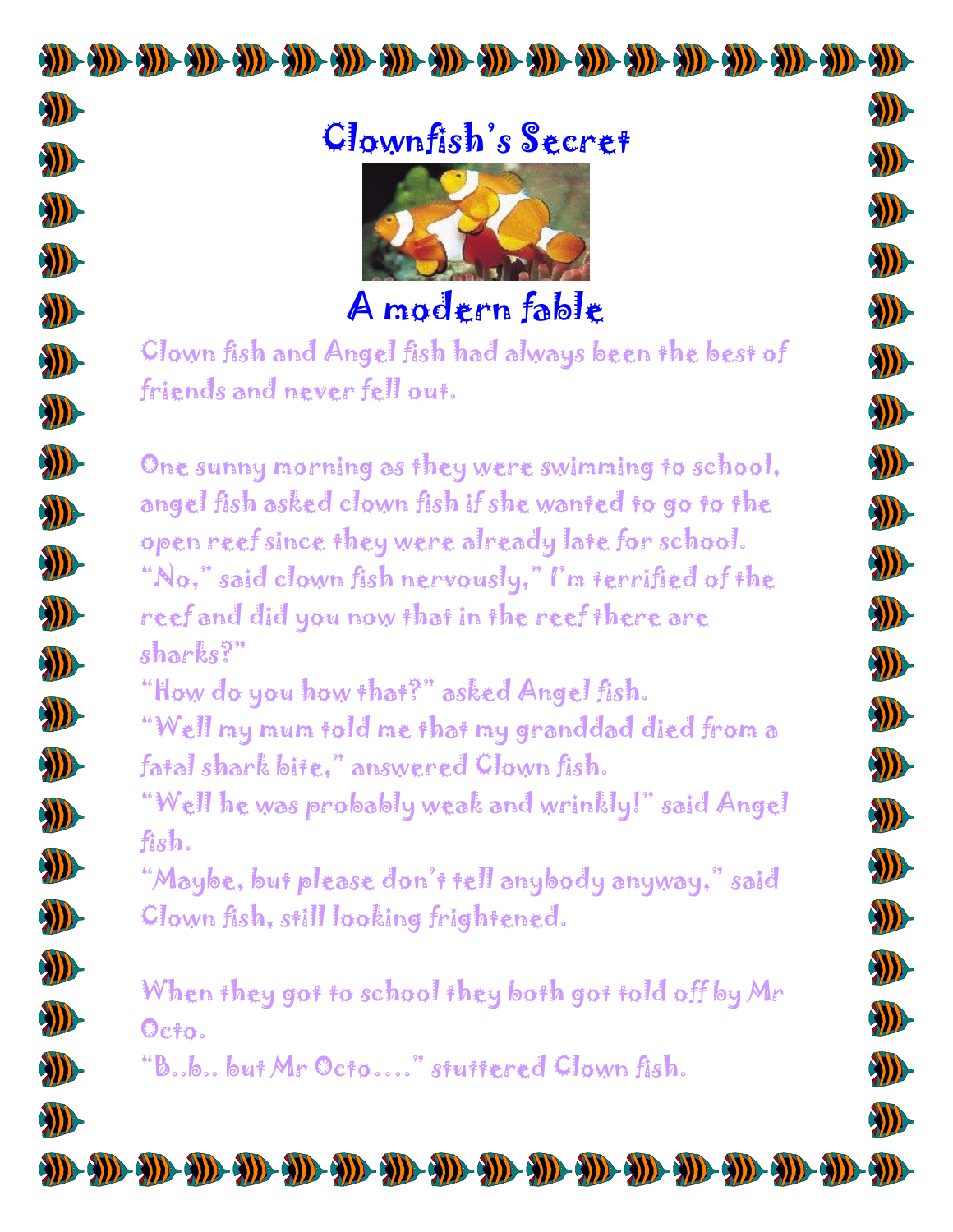"No excuses! I don't want to here another word about it so sit down immediately!" he screamed.

"But Mr Octo the truth is that my pet sea house bit my mother so she had to go to hospital to get stitches," cried angel fish.

Mr Octo never said another word but his face gave an expression of confusion. As they swam to their seats both fish burst out laughing!

When it was break Clown fish reminded Angel fish not to spread the word about her big secret, but as Clown fish swam off to see Whiskers the catfish, Angel fish couldn't help herself. She told her friend Balloon fish about the big secret. The news about clown fish and her secret fear of the open reef was soon all around the school.

After school all of the young fish swam to the gate for a chat. As Clown fish and Angel fish approached them the all ganged up on to clown fish and laughed! "Ha! Ha! We can't believe you are scared of the reef!" shouted Lion fish.

"It's ridiculous! Just your granddad was killed by a shark it doesn't mean it's scary," said Tiger fish.